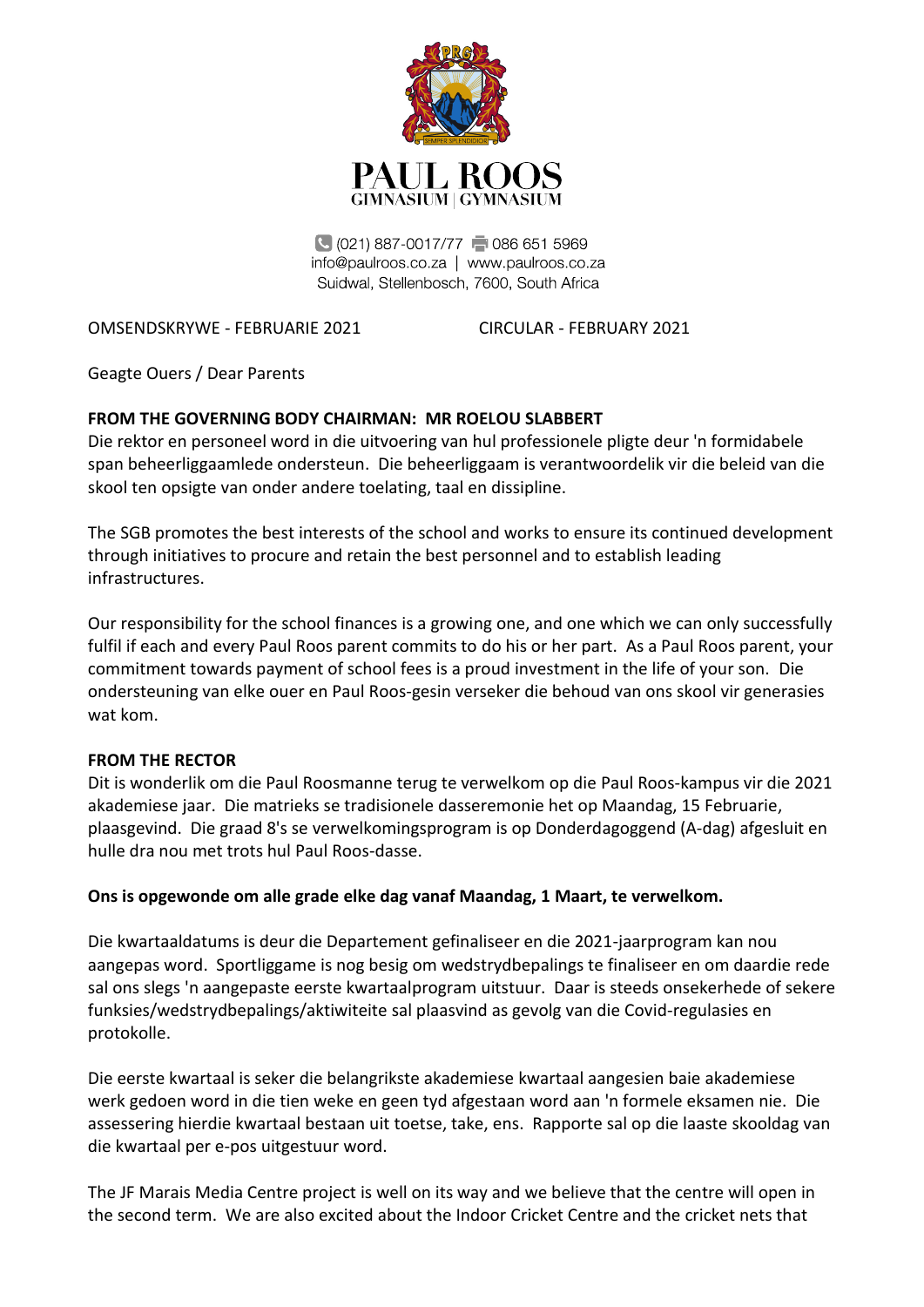will be moved. We plan to conclude this project by the end of July. The construction of the extension to the hostel, Die Eike, will also start next week.

# **AWARDS**

The Academic Award Ceremony will take place on 31 March at 19:00. Summer Sports Awards will take place on 12 April during the Grade Head period.

We welcome the following staff members to the Paul Roos family:

| Cobus Grobler                             | <b>Mathematics</b>     |
|-------------------------------------------|------------------------|
| Suné Lane                                 | CAT - 1st Term         |
| Adalien Scrooby                           | English                |
| André Uys                                 | English                |
| Rese van der Hoven Afrikaans              |                        |
| Hesti van der Mescht Afrikaans - 1st Term |                        |
| René Walsh                                | JF Marais Media Centre |
| Emma Wiehman                              | Afrikaans              |
| Piet Botha                                | <b>Head of Cricket</b> |

We challenge our young men to make 2021 a special year, to make the best of every opportunity, to enjoy the year and to set the example in terms of commitment, loyalty, dedication, discipline and spirit.

I wish our boys a healthy, busy, involved, successful and happy 2021.

# **NUWE KWARTAALDATUMS**

15 Februarie - 23 April 3 Mei - 9 Julie 26 Julie - 1 Oktober 11 Oktober - 15 Desember

# **GOVERNING BODY ELECTION**

An electronic election will take place on 23 March - we urge all parents to be involved and to participate in the election. More information on the process will be provided in due course. **[CLICK](https://paulroos.co.za/kennisgewing-bhl-verkiesing-notice-sgb-election/)** 

**TOETSROOSTER - KWARTAAL 1** Op die webtuiste beskikbaar: [CLICK](https://paulroos.co.za/toetsrooster-kwartaal-1-2021-test-timetable-term-1-2021/)

# **CALENDER 2021**

Information for the first term to be found on the website: [CLICK](https://paulroos.co.za/kwartaalprogram-kwartaal-1-term-programme-for-term-1/)

Keep an eye on the website for constant updates with regards to 2021 dates.

Please remember that adaptability is the key to handling the Corona Virus Pandemic, as we face constant changes that the school must implement.

Sportunies verander voortdurend wedstrydbepalings in hul hantering van die pandemie.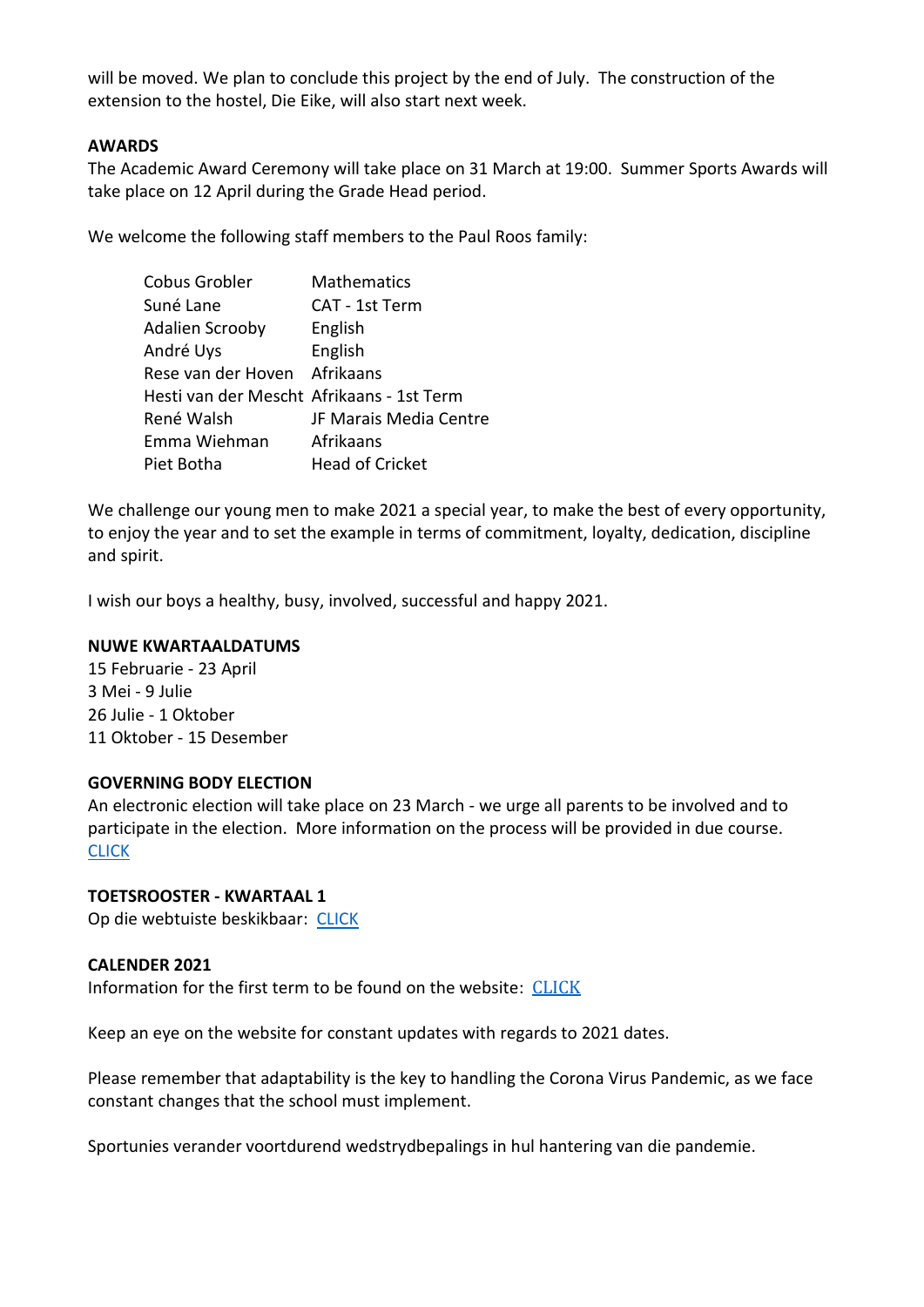#### **SOSIALE MEDIA**

Ouers moet asseblief met hul kinders praat oor die verantwoordelike gebruik van sosiale media.

# Social Media Guidelines for PRG

- \* No use of social media may bring the name of PRG into disrepute
- \* Be responsible for what you post in cyber space
- \* Where there is a possibility that you may be associated with PRG, you should act in a manner which is consistent with the PRG Code of Honour and PRG Code of Conduct
- \* If you encounter inappropriate material that is of a destructive nature to the name of PRG and all sectors of the school, kindly report it to the social media officer or a member of staff immediately.
- \* Keep in mind that on a social media site, once you post something, it may be available, even after it has been removed from the site.

# **AKADEMIE - TOP 20 - DESEMBER 2020**

#### **GRADE 8**

**GRAAD 9**

| <b>VAN</b>       | <b>NAAM</b>                 | <b>KLAS</b>    | <b>PERSENTASIE</b> |
|------------------|-----------------------------|----------------|--------------------|
| Dercksen         | <b>Francois Alfred</b>      | A3             | 90.0               |
| Cronje           | Christiaan                  | A3             | 88.4               |
| De Vos           | Gerrit Gabriël              | A3             | 88.1               |
| Meyer            | Keanu                       | E4             | 87.6               |
| Smit             | Daniël Louw                 | A <sub>3</sub> | 87.6               |
| Veldman          | Michael Hendrik             | A5             | 87.1               |
| Owens            | Henry                       | A4             | 86.8               |
| Visser           | Matthew André Stefan        | E1             | 86.7               |
| Norton           | <b>Riley Dennis Bertram</b> | E3             | 85.7               |
| Williams         | Noah Kenneth                | E4             | 85.2               |
| Kolbe            | Christian Hendrik           | A4             | 85.0               |
| van Loggerenberg | Rohan dirk                  | A4             | 84.8               |
| Heyns            | Lukas                       | A3             | 84.4               |
| Viljoen          | Neil                        | A1             | 84.2               |
| Andro            | Philippe Jean               | E1             | 84.2               |
| Reid             | Oliver Euan                 | E <sub>3</sub> | 83.5               |
| Kotze            | Louis Jacobus               | A5             | 83.4               |
| Swart            | Thomas                      | A2             | 83.4               |
| <b>Botha</b>     | Andrew James                | E4             | 83.3               |
| Thielen          | Steffan                     | A4             | 83.2               |
|                  |                             |                |                    |

| 91\CVD J |               |                    |                |                    |
|----------|---------------|--------------------|----------------|--------------------|
|          | <b>VAN</b>    | <b>NAAM</b>        | <b>KLAS</b>    | <b>PERSENTASIE</b> |
| 1        | Van Rooyen    | Cornelius Johannes | A5             | 93.2               |
|          | van Aswegen   | Markus Willem      | A <sub>5</sub> | 93.2               |
| 3        | Terblanche    | Louis Johannes     | A4             | 90.2               |
| 4        | van der Merwe | Johannes Hendrik   | A5             | 89.8               |
| 5        | Nel           | Hattingh Johan     | A5             | 88.8               |
| 6        | Krige         | Jozua Dawid        | E <sub>2</sub> | 88.7               |
| 7        | <b>Moss</b>   | Theodore Peter     | E1             | 88.6               |
| 8        | Lutz          | Johannes Hermanus  | A5             | 88.4               |
| 9        | van Onselen   | Benjamin           | A5             | 88.1               |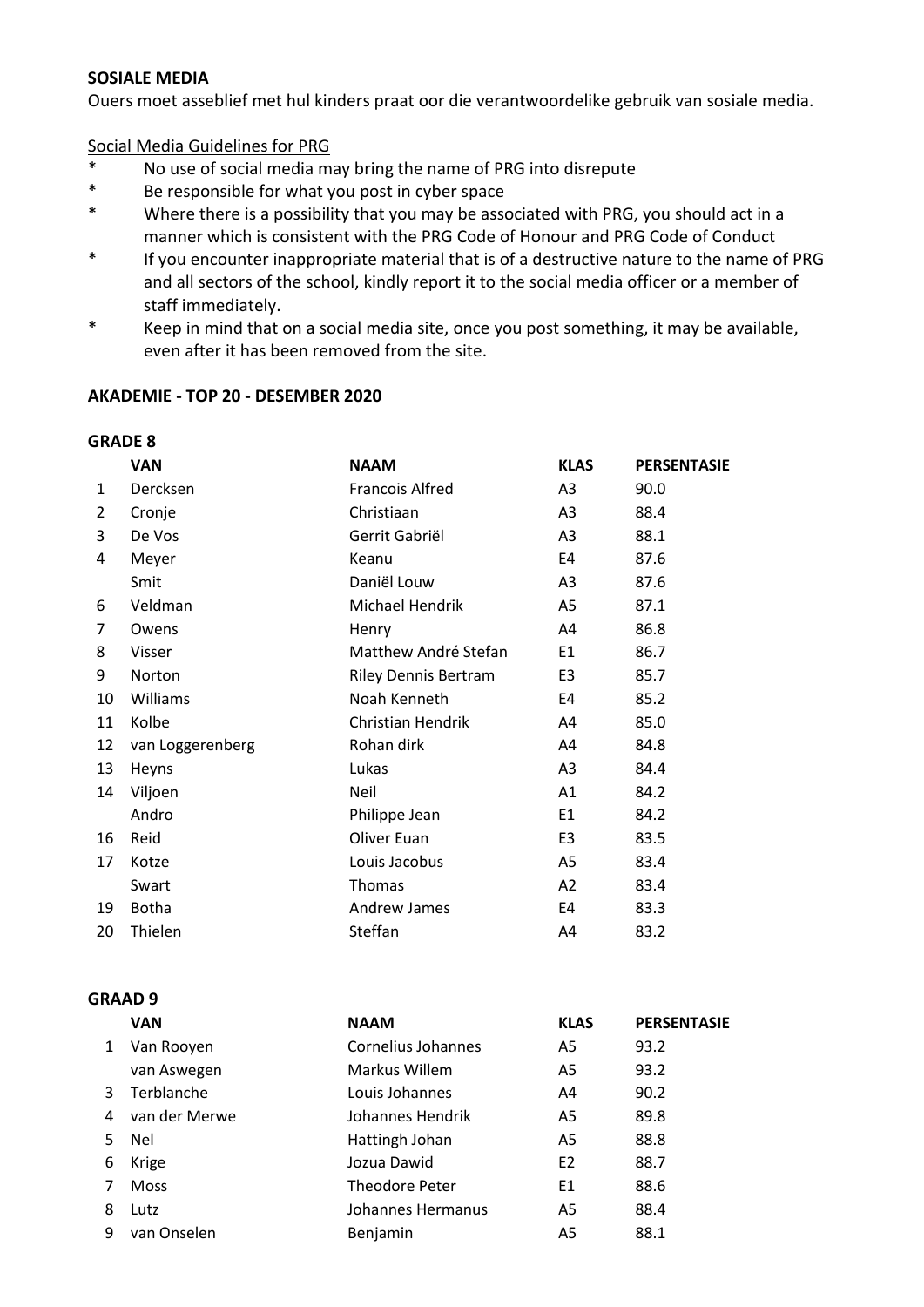| <b>Cilliers</b> | Wian               | A4             | 87.2 |
|-----------------|--------------------|----------------|------|
| van der Merwe   | Alexander Brink    | E <sub>3</sub> | 87.2 |
| Smit            | Nicolas christiaan | A <sub>2</sub> | 87.1 |
| De Kock         | Pieter             | A4             | 87,0 |
| Halford         | Eben               | A5             | 86.9 |
| De Kock         | Echard             | A1             | 86.9 |
| Gordge          | Kieran Jan William | E <sub>2</sub> | 86.1 |
| Green           | Braeden            | E <sub>2</sub> | 86.1 |
| Nel             | Markus Daniël      | A5             | 85.8 |
| Chemaly         | David Michael      | E1             | 85.3 |
| Celliers        | Norman Guy         | A4             | 84.9 |
|                 |                    |                |      |

# **GRADE 10**

|                | <b>VAN</b>     | <b>NAAM</b>               | <b>KLAS</b>    | <b>PERSENTASIE</b> |
|----------------|----------------|---------------------------|----------------|--------------------|
| $\mathbf{1}$   | <b>Botha</b>   | Hennie Bruwer             | A3             | 93.9               |
| $\overline{2}$ | Jovanovic      | Alexander Henry           | A4             | 92.1               |
| 3              | Nieuwoudt      | Dawid Andries             | A1             | 90.1               |
| 4              | Heyns          | Daniël                    | A4             | 89.3               |
| 5              | Du Toit        | <b>Stephanus Francois</b> | A4             | 87.9               |
| 6              | Willmore       | Michael                   | E <sub>4</sub> | 87.6               |
| $\overline{7}$ | De Kock        | <b>Francois Philip</b>    | A4             | 87.1               |
|                | Hoffmann       | <b>Frans Fechter</b>      | E <sub>3</sub> | 87.1               |
| 9              | Meyer          | Wihan Jean                | A1             | 87.0               |
| 10             | Dillon         | Daniel John               | E4             | 86.9               |
| 11             | Du Toit        | Yanik                     | A2             | 86.7               |
| 12             | Cowley         | Justin                    | A2             | 86.4               |
| 13             | Mullineux      | <b>Thomas Michael</b>     | E <sub>2</sub> | 85.7               |
| 14             | Reuter         | Luca Jean Gabriel         | A1             | 85.3               |
| 15             | Rossouw        | Ruben                     | A1             | 85.0               |
| 16             | Dugmore        | Dune Denis                | E1             | 84.9               |
| 17             | Grove          | Dewalt Wouter             | A1             | 84.3               |
| 18             | <b>Bekker</b>  | Carl                      | A <sub>3</sub> | 84.1               |
|                | Peyper         | Eben                      | A5             | 84.1               |
| 20             | van Onselen    | Zack                      | E4             | 84.0               |
|                | <b>Brugman</b> | Jack Douglas              | E <sub>1</sub> | 84.0               |
|                |                |                           |                |                    |

# **GRAAD 11**

|               | <b>VAN</b>      | <b>NAAM</b>          | <b>KLAS</b>    | <b>PERSENTASIE</b> |
|---------------|-----------------|----------------------|----------------|--------------------|
| 1             | van Wyk         | Alexander David      | A <sub>3</sub> | 93.3               |
| $\mathcal{P}$ | Louw            | <b>Rudolf Pieter</b> | E <sub>3</sub> | 92.6               |
|               | Osborne         | Glasson William      | E <sub>2</sub> | 92.6               |
| 4             | Buhr            | Ruan Hermann         | A <sub>3</sub> | 92.0               |
| 5             | Slabbert        | Jan Welman           | A3             | 91.1               |
| 6             | Fletcher        | Liam Michael         | E1             | 90.7               |
| 7             | van Wyk         | Reghard              | A1             | 90.4               |
| 8             | De Bruyn        | Philip               | E1             | 89.3               |
| 9             | van der Veen    | Luc Vernn            | A4             | 88.4               |
| 10            | Barclay-Hogan   | Dylan                | E1             | 88.3               |
| 11            | <b>Cilliers</b> | Nicholas Roberg      | E1             | 87.6               |
|               | van der Walt    | Gustav               | A3             | 87.6               |
|               |                 |                      |                |                    |